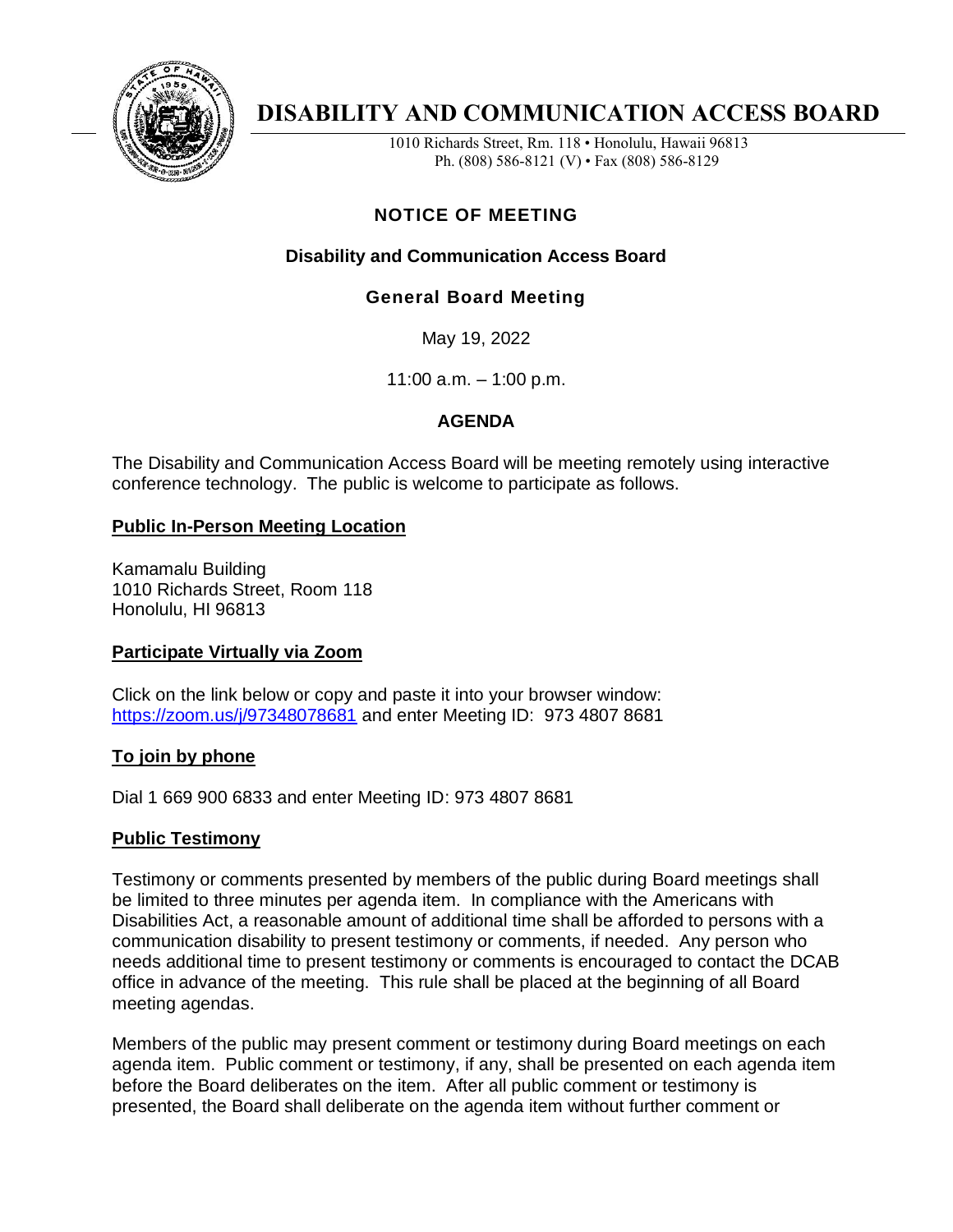testimony from the public unless further public comment or testimony is requested by the Board.

**Written Testimony -**To ensure the public as well as its board members receive such testimony in a timely manner, written testimony should be submitted 24 hours prior to the scheduled meeting date and time. Any written testimony submitted after such time cannot be guaranteed to be distributed in time for the meeting. Written testimony may be submitted by one of the methods listed below:

- By email to: [dcab@doh.hawaii.gov](mailto:dcab@doh.hawaii.gov)
- By U.S. Postal Mail: Kirby Shaw, Disability and Communication Access Board, 1010 Richards Street, Room 118, Honolulu, HI 96813
- By facsimile to: (808) 586-8129

#### **AGENDA**

- I. Call to Order Review Remote Meeting Procedures
- II. Introductions
- III. Statement from Public and Written Testimonies Submitted
- IV. Approval of General Board Meeting Minutes of March 17, 2022
- V. Executive Director's Report
	- Budget Review of House Bill 1600 HD1 SD1 CD1, Relating to the State Budget
	- Personnel Update on Planner and ADA Coordinator and Communication Access Specialist Positions
- VI. Committee Reports
	- A. Legislative Committee Staff report of legislative activities
	- B. Standing Committee on Communication Access Staff report of two communication access workshops for sign language interpreters held on March 26, 2022, and April 30, 2022
	- C. Standing Committee on Facility Access Review of Standing Committee on Facility Access meeting on May 2, 2022
	- D. Standing Committee on Parking Review of Standing Committee on Parking meeting on May 12, 2022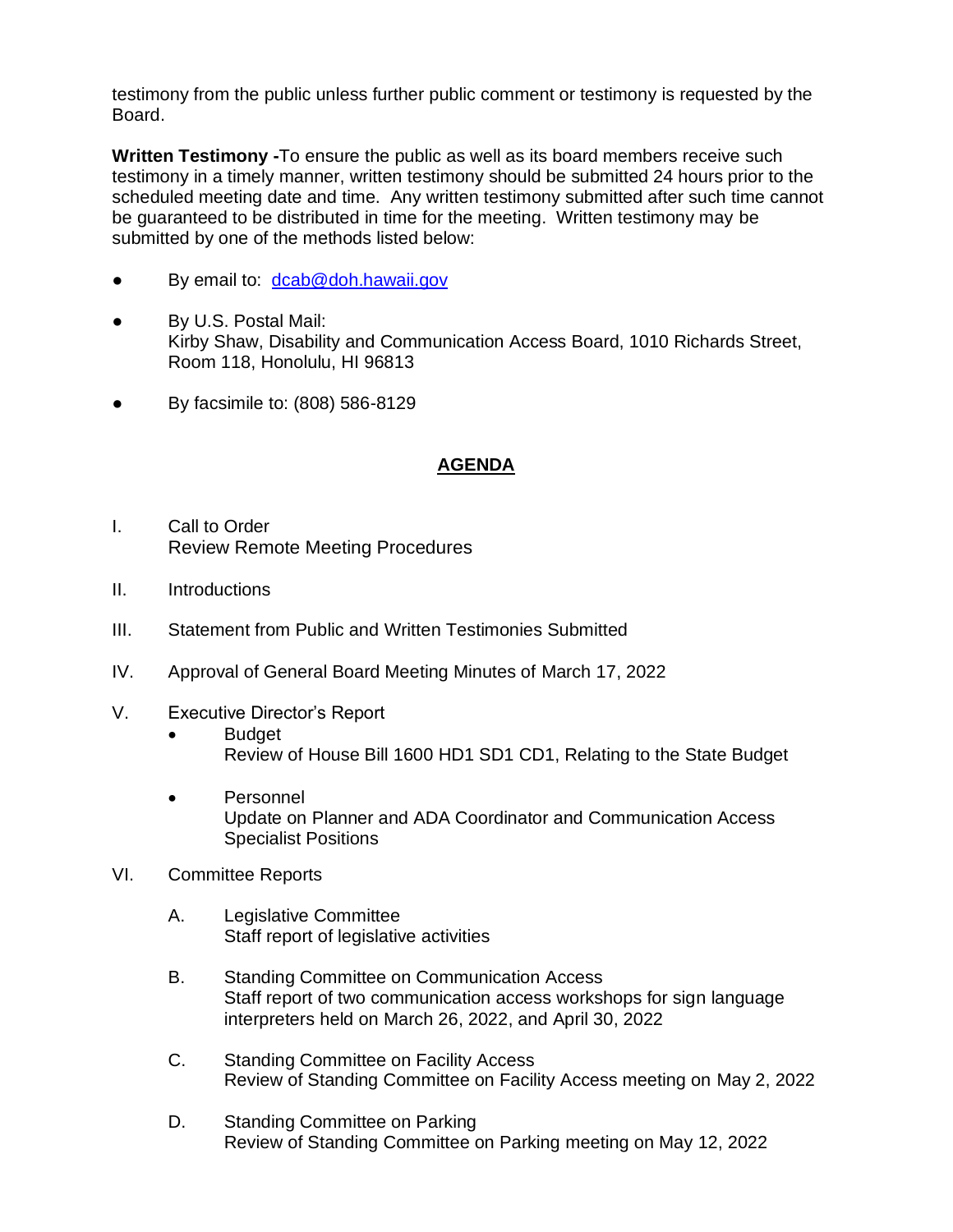- E. Special Parent Information Network Report of Special Parent Information Network activities.
- VII. Old Business
	- A. ADA Coordination Update Staff report on numbers of ADA technical assistance.
	- B. Federal Communications Commission (FCC) Public Notice, DA 22-160, Consumer and Governmental Affairs Bureau Seeks Comment on the Accessibility of Communications Technologies for the 2022 Biennial Report Required by the Twenty-First Century Communications and Video Accessibility Act – Update

DCAB; in conjunction with the Department of Business, Economic Development and Tourism; and the Department of Health, Office of Planning, Policy, and Program Development; submitted comments to the FCC obtained from an online public survey of individuals with disabilities and a follow-up virtual community forum held on March 26, 2022.

- VIII. New Business
	- A. U.S. Department of Transportation Notice of Proposed Rulemaking: Part 2 – To Require Airlines to Ensure That at Least One Lavatory on New Single-Aisle Aircraft with 125 or More Passenger Seats is Large Enough to Permit a Passenger with a Disability (with the Help of an Assistant if Necessary), to Approach, Enter, and Maneuver Within the Aircraft Lavatory, as Necessary, to Use All Lavatory Facilities by Means of the Aircrafts On-board Wheelchair - Staff Summary
	- B, Appointment of Members to the Nominating Committee Officers for FY 2022-2023
	- C. Appointment of Committee Chairpersons for FY 2022-2023
	- D. Board Meeting Schedule for FY 2022-2023
- IX. Open Forum: Public comment on issues not on the agenda for consideration for the Board's agenda at the next meeting.
- X. Next Meeting
- IX. Adjournment

If you require an auxiliary aid or service for disability or other accommodation to participate in the meeting, please contact Cindy Omura at (808) 586-8121 or email, [dcab@doh.hawaii.gov.](mailto:dcab@doh.hawaii.gov) Requests made as early as possible will allow adequate time to fulfill your request.

Upon request, this notice is available in alternate formats.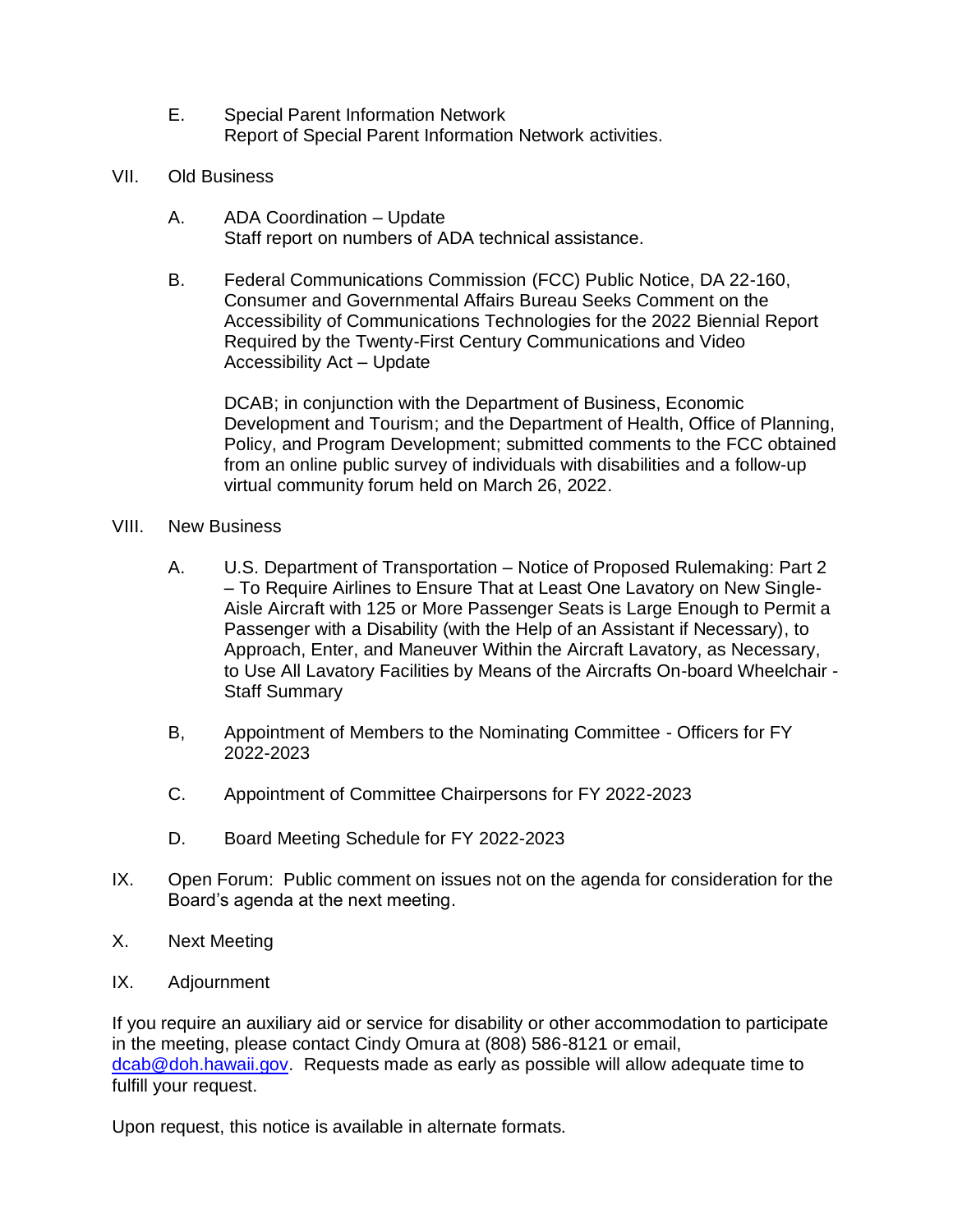The agenda and meeting materials for this meeting are also made available for inspection at the DCAB's office located at 1010 Richards Street, Room 118, Honolulu, Hawaii 96813 and on the DCAB website at: https://health.hawaii.gov/dcab/dcab-agendas-and-minutes/.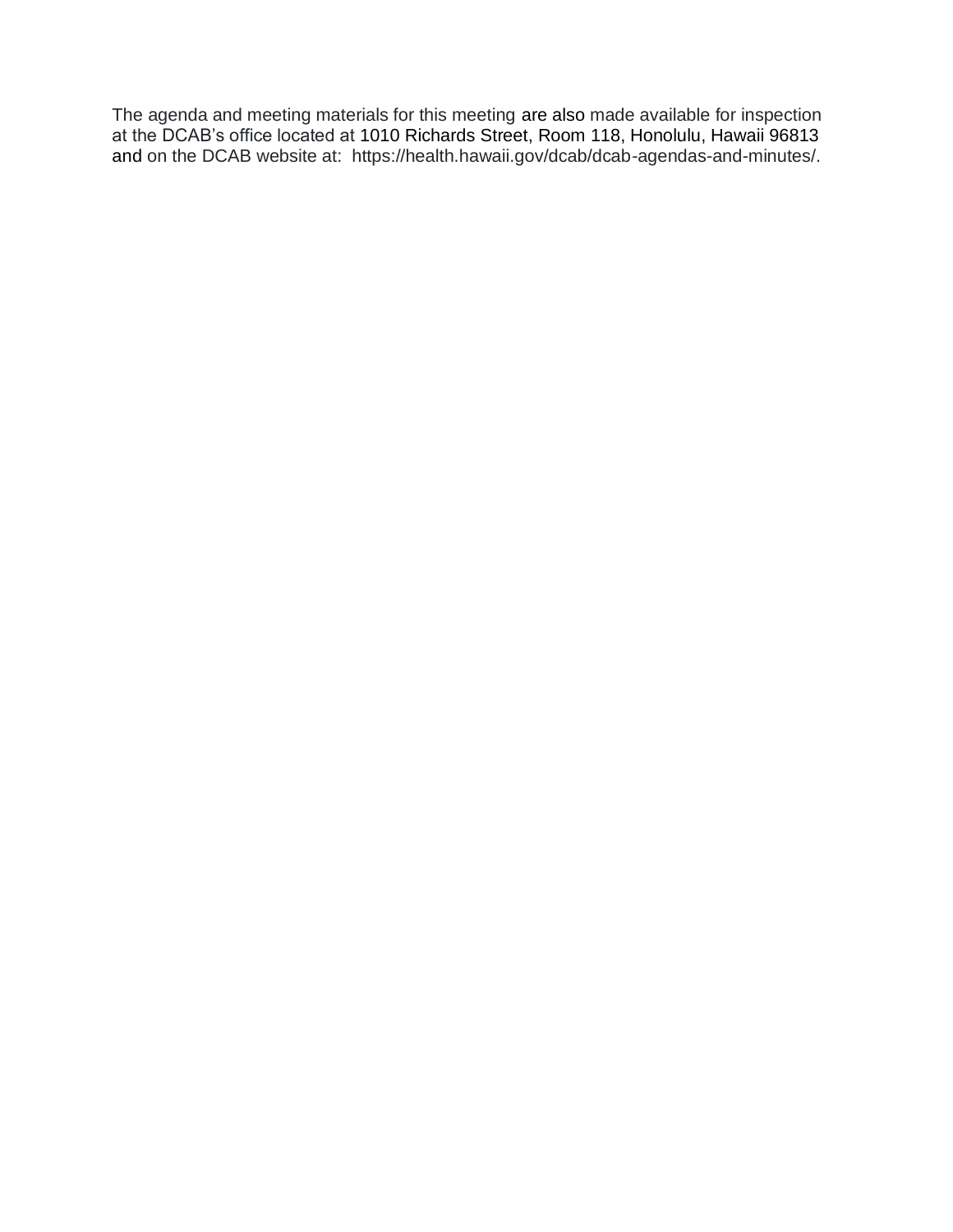

## **DISABILITY AND COMMUNICATION ACCESS BOARD**

1010 Richards Street, Room 118 • Honolulu, Hawaii 96813 Ph. (808) 586-8121 (V) • Fax (808) 586-8129

#### STAFF SUMMARY FOR THE DISABILITY AND COMMUNICATION ACCESS BOARD GENERAL MEETING May 19, 2022

TOPIC: U.S. Department of Transportation – Notice of Proposed Rulemaking: Part 2 -To Require Airlines to Ensure That at Least One Lavatory on New Single-Aisle Aircraft with 125 or More Passenger Seats is Large Enough to Permit a Passenger with a Disability (with the Help of an Assistant if Necessary), to Approach, Enter, and Maneuver Within the Aircraft Lavatory, as Necessary, to Use All Lavatory Facilities and Leave by Means of the Aircrafts On-board Wheelchair

#### SUMMARY:

The U.S. Department of Transportation (DOT) issued Part 1 of the Notice of Proposed Rulemaking (NPRM) on January 6, 2020, which proposed various accessibility improvements for lavatories on single aisle aircraft and their on-board wheelchairs (OBW), but did not propose to expand the size of the lavatories. A final rule is expected to be issued shortly and will apply to new single aisle aircraft delivered three years after the final effective date of the rule. DOT is starting the process with Part 2 of the NPRM. Comments are due by May 27, 2022.

#### ANALYSIS:

Part 2 of the NPRM would require single aisle aircraft with 125 or more passenger seats to have a lavatory large enough to permit a qualified individual with a disability to approach the lavatory, enter, maneuver within as necessary to use all lavatory facilities, and leave by means of the aircraft's OBW. The lavatory would also be of sufficient size to permit an assistant to enter the lavatory along with the passenger to facilitate an assisted transfer between the OBW and the toilet. While the proposed rule does not explicitly state that the lavatory would need to be large enough to accommodate both individuals with the door closed, it does provide that the assisted transfer must take place within a closed space that affords persons using the OBW privacy equivalent to that afforded ambulatory users. The proposed rule would also require the lavatory to have certain accessible interior features. These features would be identical to those the DOT proposed in Part 1 of the NPRM.

Part 2 of the NPRM would apply to covered aircraft that are (1) ordered eighteen years after the effective date of the final rule; (2) delivered twenty years after the effective date of the final rule; or (3) of a new type-certificated design filed with the Federal Aviation Administration or a foreign carrier's aviation safety authority more than one year after the effective date of the final rule.

DOT specifically seeks comment on the costs, benefits, feasibility and compliance timeframes of this proposal.